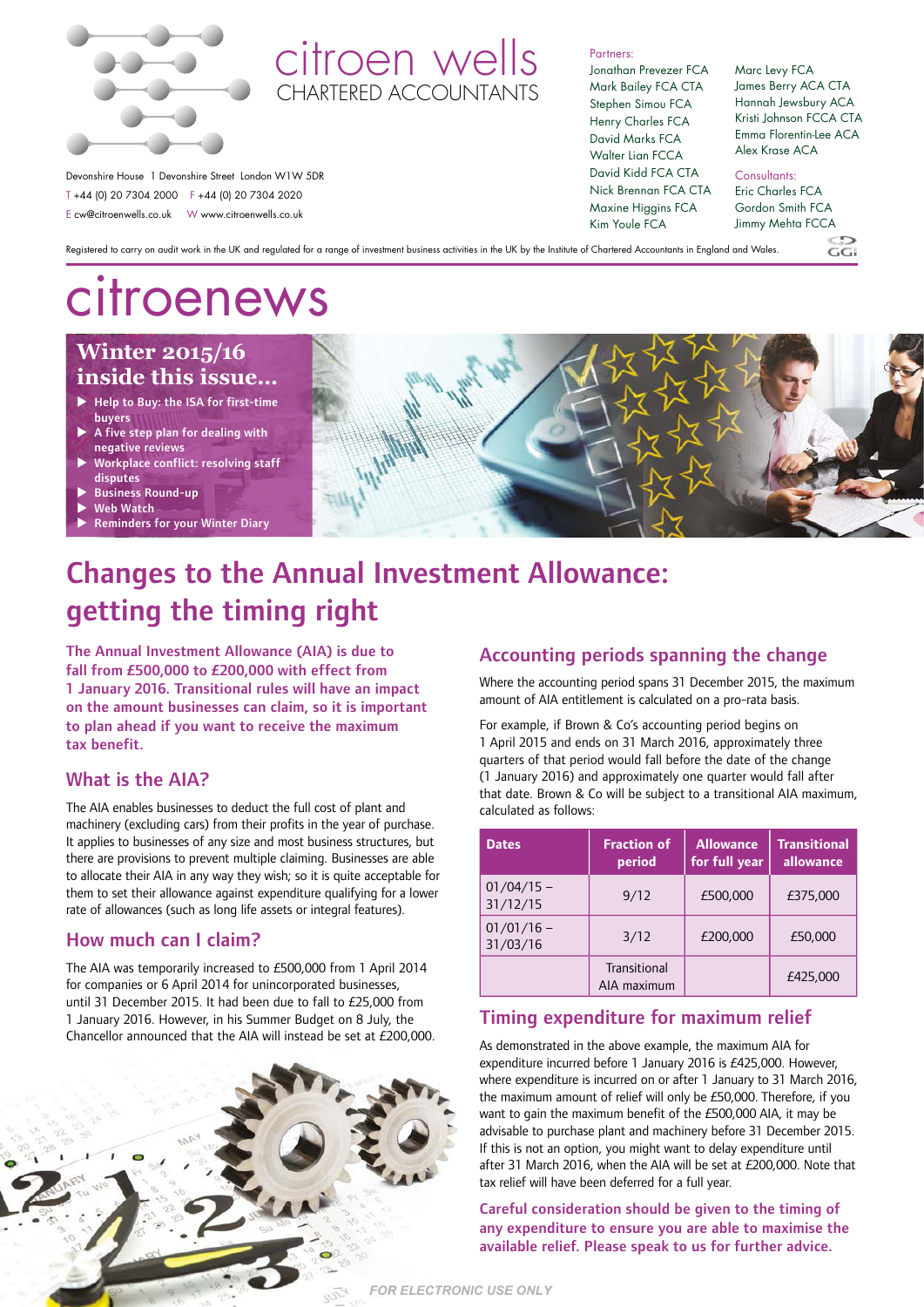# Help to Buy: the ISA for first-time buyers

With the housing market booming, many first-time buyers need a helping hand to get them onto the property ladder. The Government's new Help to Buy ISA, which launches on 1 December 2015, aims to meet this need by offering first-time buyers unique incentives when saving for their first home.

The Help to Buy ISA will enable first-time buyers to save up to £200 per month, with an opportunity to deposit an additional £1,000 when the account is first opened.

Γ

Г

Г

R

The Government will then provide a 25% bonus on the total amount saved, including interest, capped at a maximum of £3,000 on savings of £12,000, which is tax-free. The bonus can only be put towards a first home located in the UK with a purchase value of £250,000 or less, or up to £450,000 in London.

It is intended that opening a Help to Buy ISA will be as simple as opening a regular ISA, with interest rates set by the bank or building society an individual decides to save with. They will also be free to apply their normal ISA withdrawal and transfer rules, thus ensuring that savers can move between providers to get the best deal.

However, care needs to be taken as an individual may only subscribe to one Cash ISA per year, so an account holder cannot subscribe to a Help to Buy ISA and a Cash ISA in the same tax year. Additionally a first-time buyer can only have one Help to Buy ISA.

Savers will be able to apply for and open a Help to Buy ISA up to four years after the scheme is officially launched. Once an account is opened there is no limit on how long an individual can save into it and no time limit on when they can claim their bonus.

To get the most out of the Help to Buy ISA, individuals should:

- $\cdot$  Contribute the monthly maximum saving of £200
- Deposit an additional £1,000 when opening the account
- Remember that the account can remain open for as long as it takes to find a qualifying home.

Those saving with a partner to buy their first home together should ensure they both have a Help to Buy ISA, thus doubling both the amount they can save and the bonus available.

Note that savings from the Help to Buy ISA can only be used towards the purchase of a first home, so would not be available for buy-to-let properties. A scheme administrator will enforce this rule.

We can advise on a range of property taxation matters – please contact us for assistance.

## A five step plan for dealing with negative reviews  $\star \star \star \star$

Bad online product reviews or public complaints on social media can seriously affect your business. Here are some tips for minimising the damage and perhaps even turning negative feedback to your advantage.

The way that social media and online commerce have made it so easy for customers to provide feedback is something of a double-edged sword for businesses. Great testimonials can do more for your reputation than any number of advertisements, while word-of-mouth recommendations can spread much faster thanks to social media. But negative feedback can be hugely expensive, and you don't have to be 'on' social media or selling things online to be affected.

Two of the key problem areas are:

**Bad reviews** – Amazon, Google+, TripAdvisor and many other platforms allow customers to give detailed reviews of all kinds of products and services. These are increasingly important; reviews are a major factor for potential customers when making a purchase decision. A series of 'one-star' or highly critical reports is guaranteed to put some people off buying.

**Social media complaints** – Twitter and Facebook enable users to 'tag' you when saying something critical about your business, which means that anyone else

looking for you on those platforms could potentially see it.

However, a sensible approach can minimise the damage to your reputation and even work to your advantage.

### A five step plan

**1 Act quickly.** Keep track of your reviews on key websites and mentions on social media and when a complaint comes up, act quickly. If it's a specific gripe from a dissatisfied customer, thank them and tell them you're working on it even if you haven't yet decided on the best solution. Provide a realistic timescale for when you'll come back to them – and avoid conveying the sense that their views aren't important to you.

**2 Assess the value of the feedback.** Resist the temptation to object to bad reviews or argue back. Instead, try to honestly evaluate the feedback. Even in the most intemperate review a valid problem may have been highlighted, and you can use that to improve your service.

**3 Be upfront, admit mistakes and respond personally.** On social media, a straightforward personal message promising to resolve the issue will disarm most unhappy customers.

**4 Fix the problem.** Don't just respond to complaints with an apology; try to resolve problems as quickly as possible. Ask for their details and contact them personally.

**5 Be generous with recompense.** Sometimes, a customer just needs to let off steam and there's nothing you can actually do to resolve their problem – in which case it's usually best just to be courteous and offer some sort of recompense. If you're surprisingly generous with this you'll often turn the complainer into a happy, repeat customer and even an advocate for your business.

### Prevention is better than cure

Occasional bad reviews are virtually inevitable, however good you are at your business, but there are some simple preventative things you can do. Make sure you have transparent procedures and visible contact details for people to make complaints directly to you. You could also make it a habit to ask happy customers to give you online reviews soon after their transaction: a large number of positive reviews will minimise the damage of a few bad ones.

The best methods of dealing with bad feedback – valuing the customer and responding quickly – are the same as they've ever been. Along with the risks come opportunities to enhance your reputation: exceed expectations and the word will quickly spread far and wide.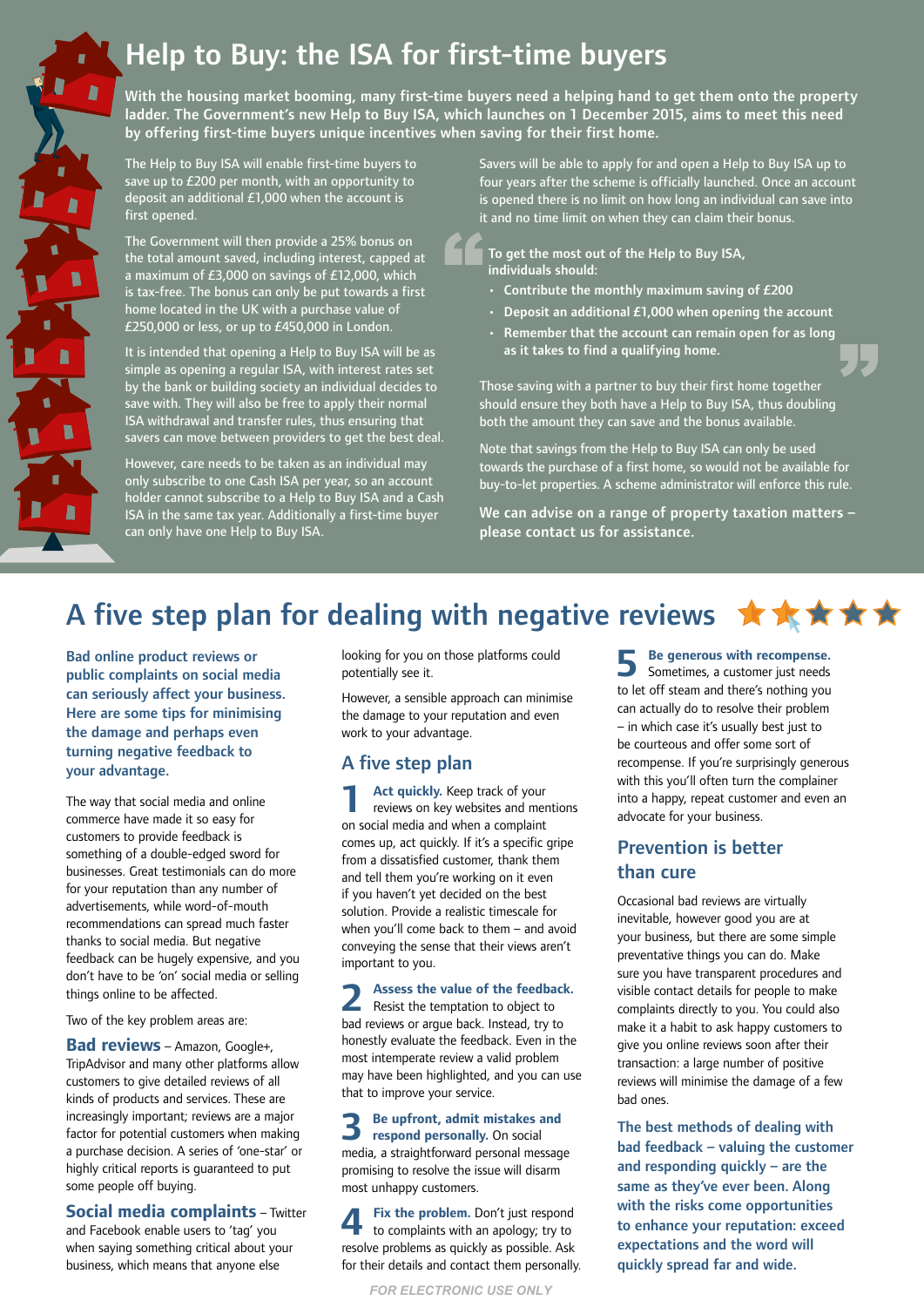# Workplace conflict: resolving staff disputes

From daily office politics to serious and long-lasting grievances, conflict between staff can drain time, morale and productivity from your business. Here are some tips for resolving employee disputes before they become unmanageable.

Dealing with conflicts between employees is a frequent headache for business owners – and it can cost real time and money. One recent study by employment research company CPP found that, on average, each employee spends 2.1 hours every week either involved in a disagreement themselves or trying to manage a conflict between co-workers. That's equivalent to each employee losing one working day a month to workplace disputes.

For managers and business-owners, handling staff whose working relationship has broken down can be stressful and time-consuming, so it is always best to try to solve the problem as soon as possible. Here are some simple steps to take if you're faced with a workplace dispute.



#### Pre-empt problems with clear company guidelines

Many conflicts arise in grey areas, such as arguments about people's place in the chain of command, or which responsibilities fall within which job descriptions. Clear, written company quidelines - along with a staff handbook detailing behavioural expectations, dress codes and so on – will help pre-empt problems and can enable swift resolutions by providing an authoritative source to refer to.



### Acknowledge problems and be proactive

It can be tempting to try to pretend an ongoing conflict between employees isn't happening, but even minor disputes can escalate when allowed to fester – ending up in accusations of workplace bullying or, in worst case scenarios, legal tribunals. It is usually fairly obvious when colleagues are clashing. Acting quickly can minimise the effect on your workplace.



### Hold a meeting in confidence

Rather than tackling a confrontation publicly, hold a private meeting with the relevant parties, either separately or both together as appropriate. You should spend the best part of the meeting listening and allowing your staff to present their side of the story. In many cases, the mere act of airing a grievance provides its own solution, and employees will clear up misunderstandings or find a way of working around a problem themselves.

You should also take care to be even-handed in such meetings, and discuss solutions in terms of what's best for the team and the business, rather than making it about an individual.



There is always a danger that employees who don't see eye to eye will just generally complain about each other's personalities and traits. When trying to resolve a problem, it's best to avoid character-based discussion and instead focus on specific instances, offering practical guidance about how you expect staff to behave in those circumstances.

When you have reached a conclusion, ensure that all parties accept it and agree to move on accordingly.



Most disputes can be resolved informally – which is usually the best way of doing things and certainly the least expensive. However, in more serious cases there can be no option but to follow formal proceedings. Document instances of disputes boiling over, aggressive emails and so on, and if necessary take professional advice. Even bringing in professional mediators could be a better and less costly solution than arbitration – which could be bad news for all parties, not least your business.

Conflicts are inevitable in any organisation, but there are steps you can take to minimise the effect on your business. Acting promptly and carefully can ensure you resolve disputes before they get out of control.